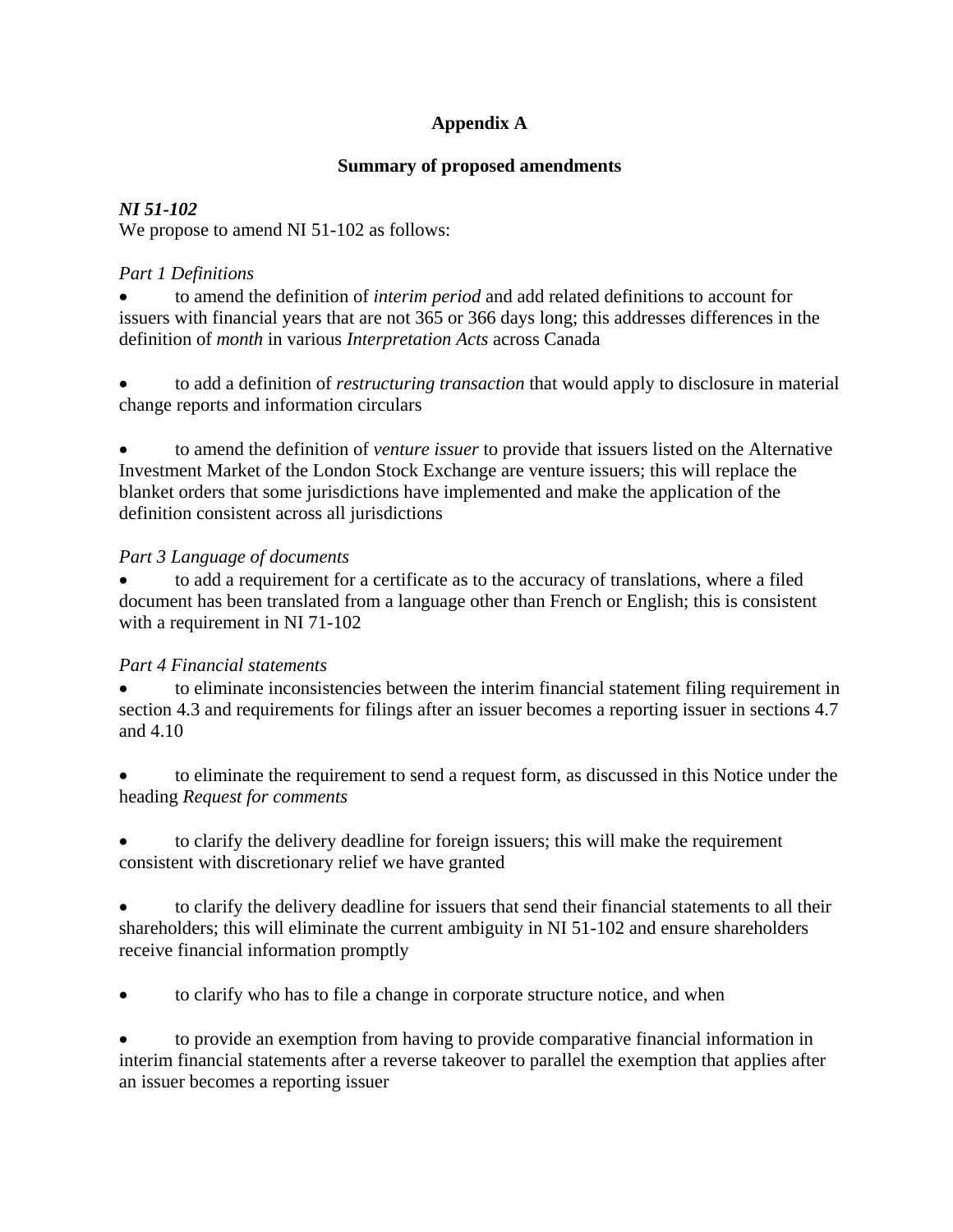#### *Part 5 Management's discussion & analysis*

- to clarify when an issuer does not have to provide MD&A
- to clarify when an SEC issuer has to file a supplement to its MD&A

• to require additional information from an issuer that has invested in a significant business and accounted for it using the equity method; this is consistent with business acquisition reporting for these investments

#### *Part 8 Business acquisition report*

- to streamline the business acquisition reporting requirement by
	- clarifying what is a business in connection with interests in oil and gas properties
	- eliminating the requirement for non-venture issuers to test significance at the 40% level
	- requiring only one year of audited financial statements of an acquired business, with unaudited comparative information
	- permitting issuers to average their consolidated income from continuing operations for the income test, even if their consolidated income in their most recently completed financial year was negative
	- permitting issuers to apply the income test based on certain previously filed pro forma financial information
	- providing additional exemptions from the interim financial statement requirements for an acquired business
	- eliminating the asset test and revising the income test for acquisitions of interests in oil and gas properties, unless the acquisition is of securities of another issuer
	- eliminating the requirement for a compilation report on pro forma financial statements

• to ensure that the acquired business's most recent annual financial statements are included in the business acquisition report and to give more time to file the report in some circumstances

#### *Part 11 Additional filing requirements*

• to add a requirement for an issuer to file a copy of certain documents it filed with another securities regulatory authority in Canada

• to add a requirement for an issuer to issue a press release if it is determined that the issuer filed a document that is materially deficient

#### *Part 13 Exemptions*

• to expand the exemptions in Part 13 to reflect discretionary relief we have granted since we implemented NI 51-102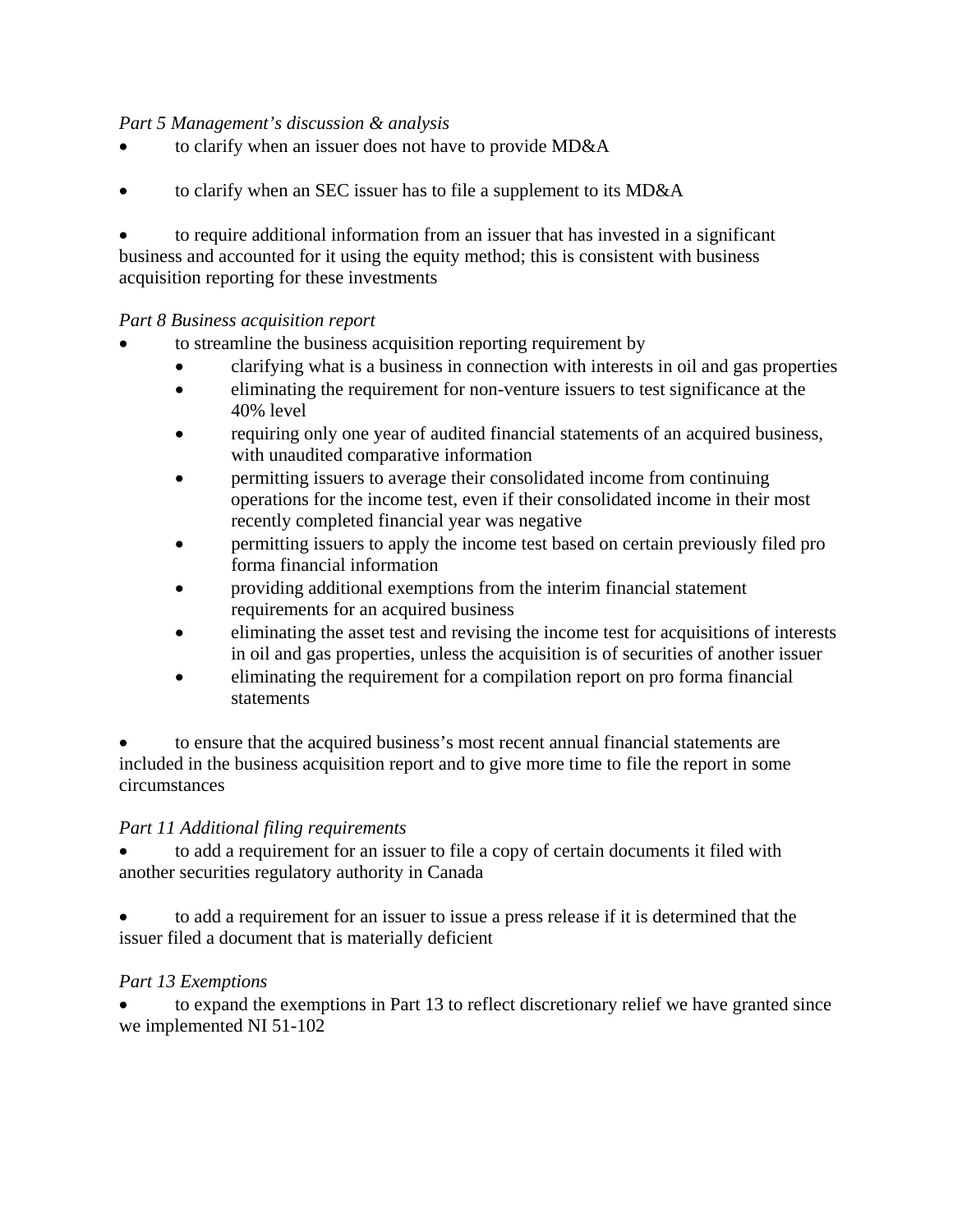## *Form 51-102F1 Management's Discussion and Analysis*

We propose to amend the Form 51-102F1 as follows:

• to require an issuer to disclose and discuss material differences between actual results for the historical period to which its MD&A relates and future oriented financial information for that period that the issuer previously released to the public

• to eliminate the requirement to provide a sensitivity analysis relating to critical accounting estimates in every case and replace it with instructions relating to quantitative and qualitative disclosure; this amendment is subject to results from staff's continuing review of issuers' MD&A disclosure of their sensitivity analysis

• to clarify in the instructions how an issuer applies the principle of updating its annual MD&A in its interim MD&A in various circumstances

## *Form 51-102F2 Annual Information Form*

We propose to amend Form 51-102F2 as follows:

• to clarify in the instructions how and when an issuer must disclose cease trade orders, bankruptcies, penalties or sanctions relating to its directors, executive officers and significant securityholders

• to require an issuer to disclose any penalties or sanctions imposed against, it or settlement agreements it entered into, during the financial year

• to require an issuer to disclose how its securityholders may contact the issuer to request the financial statements and MD&A; this would be in place of the request form

## *Form 51-102F3 Material Change Report*

We propose to amend Form 51-102F3 to require an issuer to provide prospectus-level disclosure about restructuring transactions. This requirement would not apply if the issuer already sent an information circular or filed a prospectus or securities exchange takeover bid circular in respect of the transaction.

## *Form 51-102F4 Business Acquisition Report*

We propose to amend Form 51-102F4 by permitting an issuer to incorporate information into the BAR by reference, including financial statements.

## *Form 51-102F5 Information Circular*

We propose to amend Form 51-102F5 as follows:

• to require an issuer to provide the same penalties or sanctions disclosure about prospective directors that it must provide in the annual information form